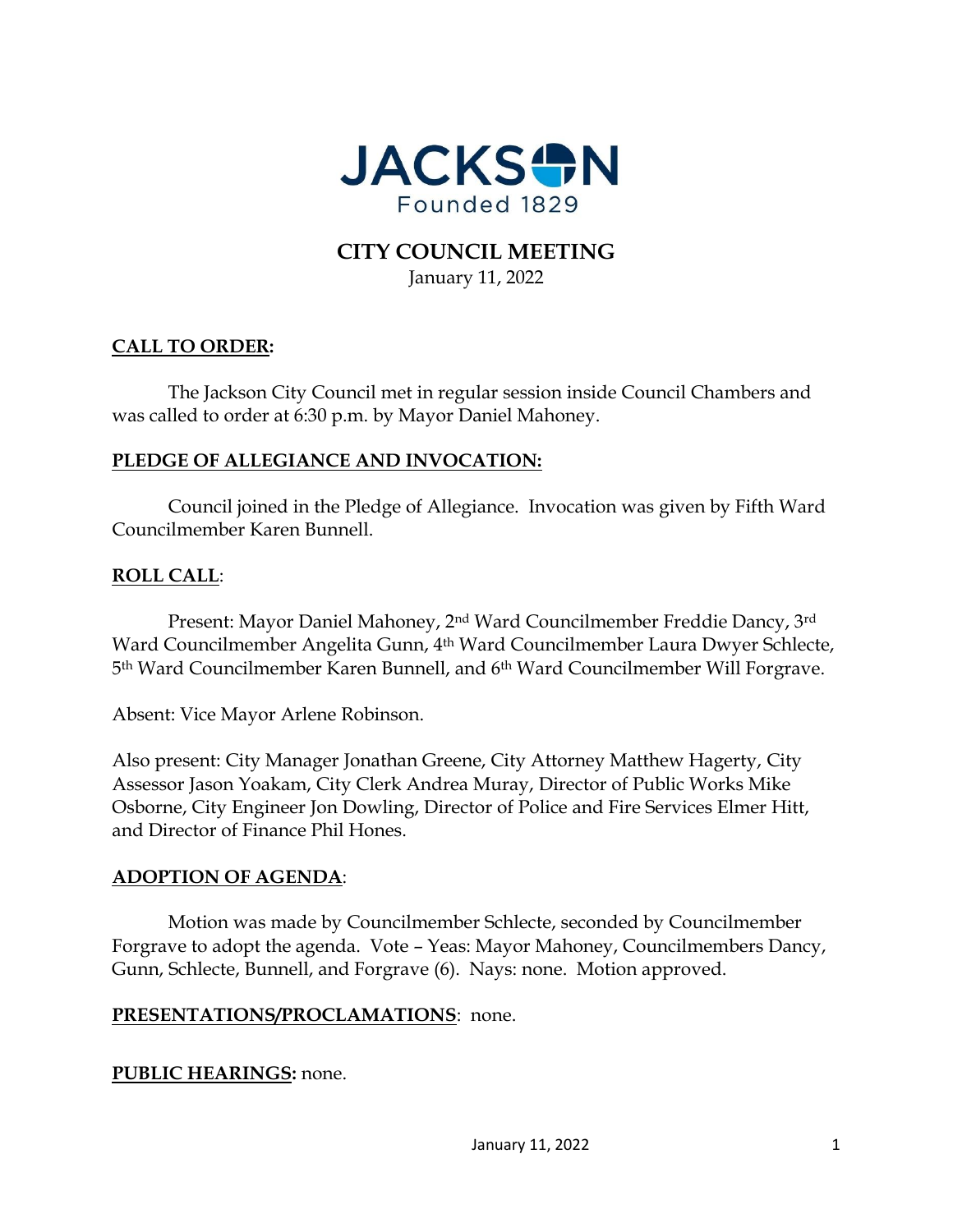#### **CITIZEN COMMENTS:**

Citizen comments were heard and the meeting continued.

# **PETITIONS & COMMUNICATION FROM CITY STAFF AND OTHER GOVERNMENTAL ENTITIES:**

#### **A. Financial Statements as of and For the 5 Months Ended November 30, 2021**

Motion was made by Councilmember Dancy, seconded by Councilmember Forgrave to accept and place on file the financial statements as of and for the five months ended November 30, 2021. Vote - Yeas: Mayor Mahoney, Councilmembers Dancy, Gunn, Schlecte, Bunnell, and Forgrave (6). Nays: none. Motion carried.

### **B. Accept and Place on File the CDBG, HOME, and CDBG-CV Homeless Prevention Financial Summaries through November 30, 2021**

Motion was made by Councilmember Schlecte, seconded by Councilmember Forgrave to accept and place on file the CDBG, HOME, and CDBG-CV Homeless Prevention Financial Summaries through November 30, 2021. Vote - Yeas: Mayor Mahoney, Councilmembers Dancy, Gunn, Schlecte, Bunnell, and Forgrave (6). Nays: none. Motion carried.

# **CONSENT CALENDAR:**

# **A. Minutes of the Regular Meeting of December 7, 2021**

*Approve the minutes of the regular City Council Meeting of December 7, 2021.*

# **B. Environmental Commission Resignation**

*Approve the Mayor's recommendation to accept the resignation of Cole McEldowney from the Environmental Commission effectively immediately and to express gratitude to Mr. McEldowney for his service to the City of Jackson.* 

**C. Approve a Revocable License for a Blade Sign at Jackson Candle Company at 218 S. Mechanic Street**

*Approve a Revocable License for Jackson Candle Company for the installation of a building mounted blade sign within the Mechanic Street public right-of-way at 218 S. Mechanic Street and authorize the Mayor and City Clerk to execute the appropriate document(s).* 

# **D. Confirmation, Appointment and Reappointment of Mayor and Council to Various Committees, Boards & Commissions**

*Approve and confirm the appointment and reappointment of the Mayor and City Councilmembers to various boards, commissions and committees.*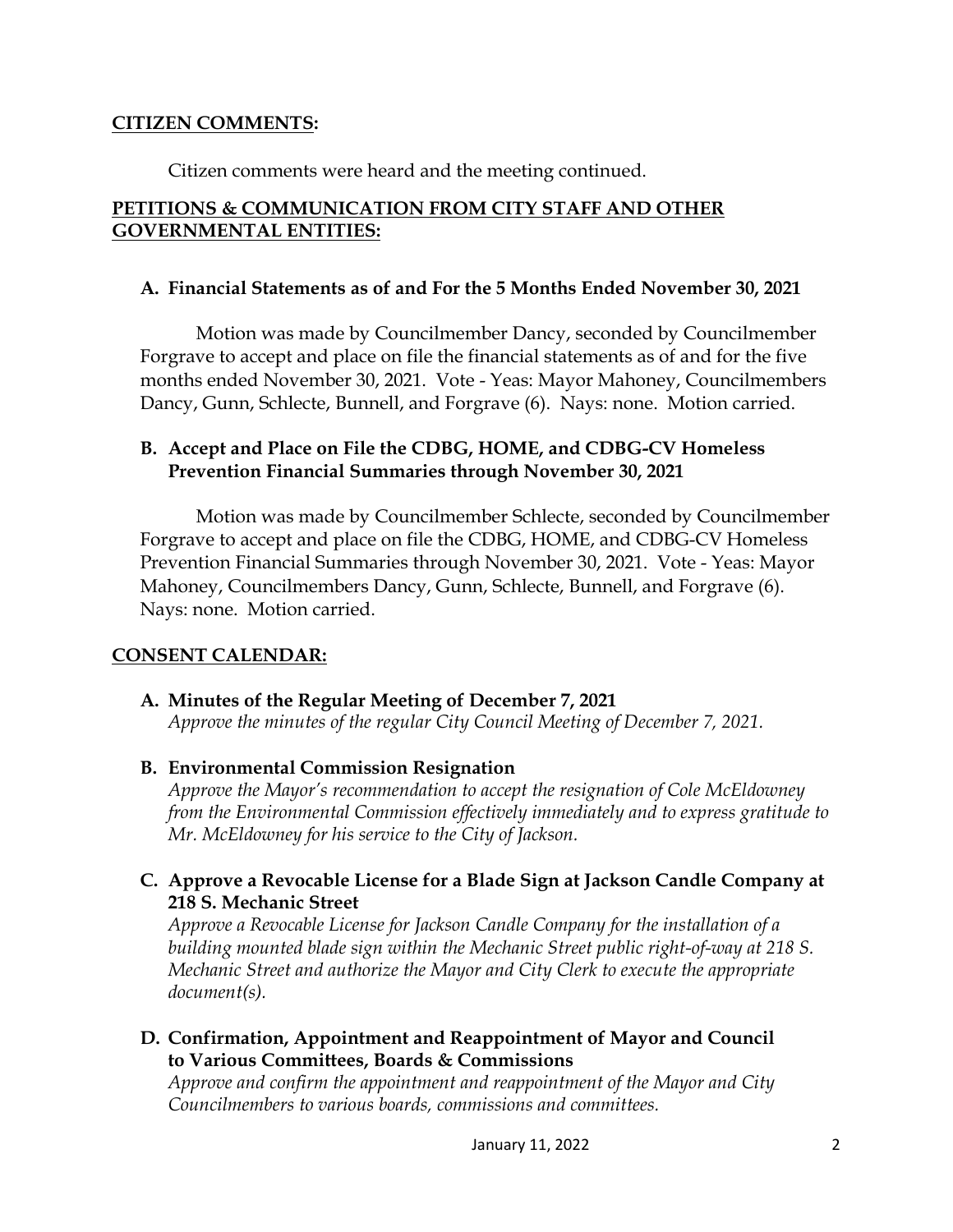Motion was made by Councilmember Schlecte, seconded by Councilmember Bunnell to approve the consent calendar. Vote - Yeas: Mayor Mahoney, Councilmembers Dancy, Gunn, Schlecte, Bunnell, and Forgrave (6). Nays: none. Motion carried.

#### **OTHER BUSINESS:** none.

#### **NEW BUSINESS:**

**A. Approval of the Purchase of One 2023 Freightliner Chassis through D&K Truck Company in the amount of \$95,768.00 to be fitted with a Stellar Hooklift System Purchased and Installed through Truck and Trailer Specialties, Inc. in the amount of \$57,622.00 for a total of \$153,390.00 with a 10% Contingency Due to Ongoing Rise in Equipment Costs for a total Purchase Amount of \$168,729.00**

**Recommendation:** *Approve the purchase of one 2023 Freightliner Chassis through D&K Truck Company via MiDeal in the amount of \$95,768.00, to be fitted with a Stellar Hooklift System purchased and installed through Truck & Trailer Specialties, Inc. in the amount of \$57,622.00 for a total cost of \$153,390.00 with a 10% contingency added due to the ongoing rise in equipment costs for a total purchase amount of \$168,729.00.* 

Motion was made by Councilmember Schlecte, seconded by Councilmember Dancy to approve the purchase of one 2023 Freightliner Chassis through D&K Truck Company via MiDeal in the amount of \$95,768.00, to be fitted with a Stellar Hooklift System purchased and installed through Truck & Trailer Specialties, Inc. in the amount of \$57,622.00 for a total cost of \$153,390.00 with a 10% contingency added due to the ongoing rise in equipment costs for a total purchase amount of \$168,729.00. Vote - Yeas: Mayor Mahoney, Councilmembers Dancy, Gunn, Schlecte, Bunnell, and Forgrave (6). Nays: none. Motion carried.

#### **B. JNET Interlocal Agreement**

**Recommendation:** *Approve and execute the JNET Interlocal Agreement and authorize the City Manager to sign on behalf of the City.* 

Motion was made by Councilmember Schlecte, seconded by Councilmember Forgrave to approve and execute the JNET Interlocal Agreement and authorize the City Manager to sign on behalf of the City. Vote - Yeas: Mayor Mahoney, Councilmembers Dancy, Gunn, Schlecte, Bunnell, and Forgrave (6). Nays: none. Motion carried.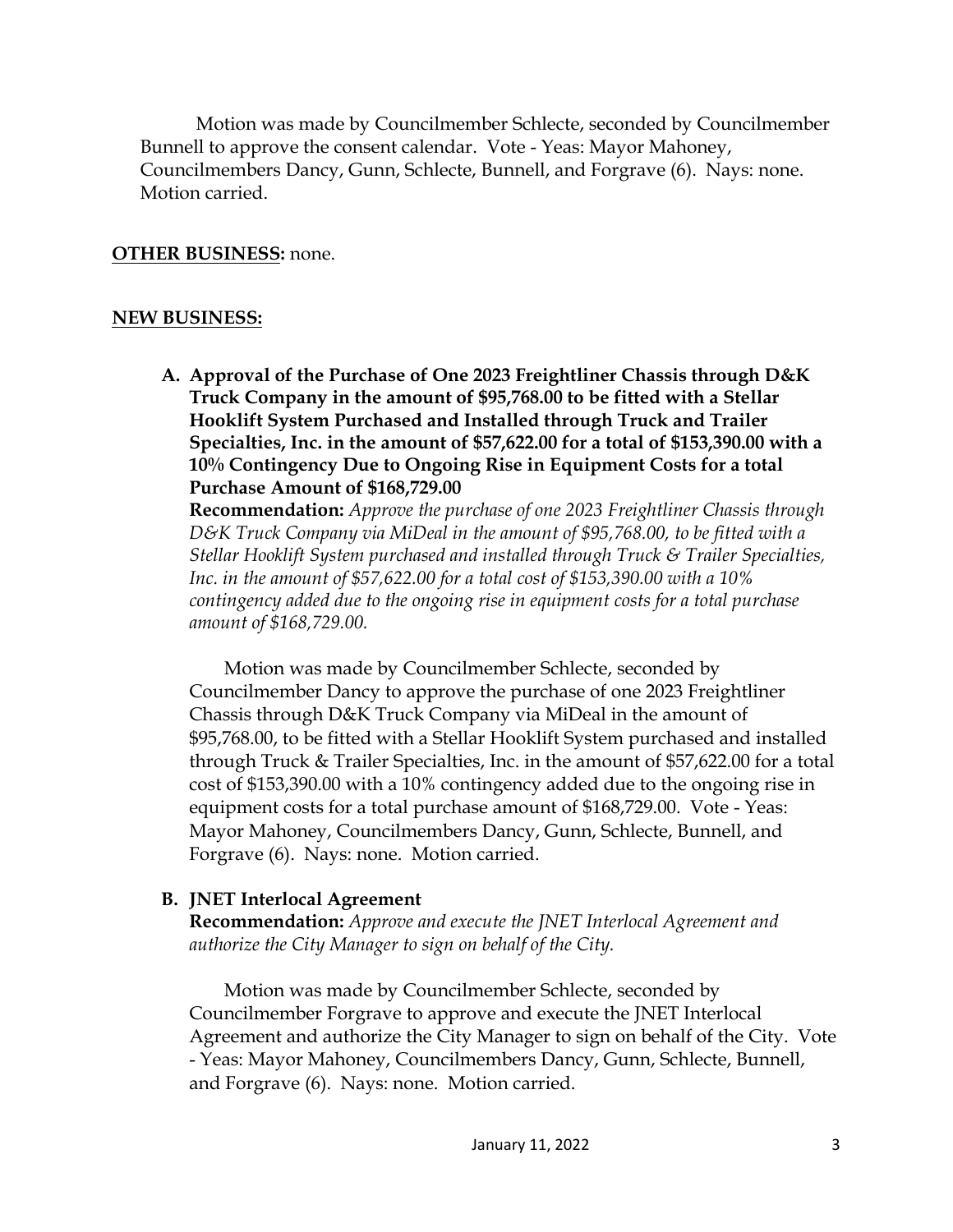# **C. Approve the Sale of City Owned Properties Located at 225 N. Higby and 224 N. Durand**

**Recommendation:** *Approve the sale of City owned properties located at 225 N. Higby and 224 N. Durand to The Cooley Agency, d/b/a, The Parlour.* 

Motion was made by Councilmember Schlecte, seconded by Councilmember Gunn to approve of City owned properties located at 225 N. Higby and 224 N. Durand. Vote - Yeas: Mayor Mahoney, Councilmembers Dancy, Gunn, Schlecte, Bunnell, and Forgrave (6). Nays: none. Motion carried.

# **D. Consideration of First Reading for Adoption of the Revised City of Jackson Sewer Use Ordinance (SUO)**

**Recommendation:** *Adopt for first reading of the newly revised Sewer Use Ordinance (SUO).* 

Motion was made by Councilmember Dancy, seconded by Councilmember Gunn to adopt for the first reading of the newly revised Sewer Use Ordinance. Vote - Yeas: Mayor Mahoney, Councilmembers Dancy, Gunn, Schlecte, Bunnell, and Forgrave (6). Nays: none. Motion carried.

#### **E. Approval of the Purchase of One 2022 Ford F-550 XL C/C DRW Cab and Chassis to be Fitted with a Knapheide Service Body and a VanAir Air Compressor for a Total Purchase Amount of \$103,176.00**

**Recommendation:** *Approve the purchase of one 2022 Ford F-550 XL Crew Cab DRW Cab and Chassis through Gorno Ford, Government and Fleet Sales, via MiDeal, in the amount of \$39,525.00 to be fitted with a Knapheide Service Body and a VanAir Air Compressor purchased and installed through Automotive Service Company in the amount of \$54,271.00 for a total of \$93,796.00 with a 10% contingency due to the ongoing rise in equipment costs for a total purchase amount of \$103,176.00.* 

Motion was made by Councilmember Forgrave, seconded by Councilmember Gunn to approve the purchase of one 2022 Ford F-550 XL C/C DRW cab and chassis to be fitted with a Knapheide Service Body and a VanAir air compressor for a total purchase amount of \$103,176.00. Vote - Yeas: Mayor Mahoney, Councilmembers Dancy, Gunn, Schlecte, Bunnell, and Forgrave (6). Nays: none. Motion carried.

# **F. Approve the Sale of City Owned Property Located at 211 S. Elm Avenue for \$9,000**

**Recommendation:** *Approve the sale of City owned property located at 211 S. Elm Avenue, to Brittany Ramirez for \$9,000. Authorize the City Manager to sign all documents associated with the Property Transfer and to make minor modifications.*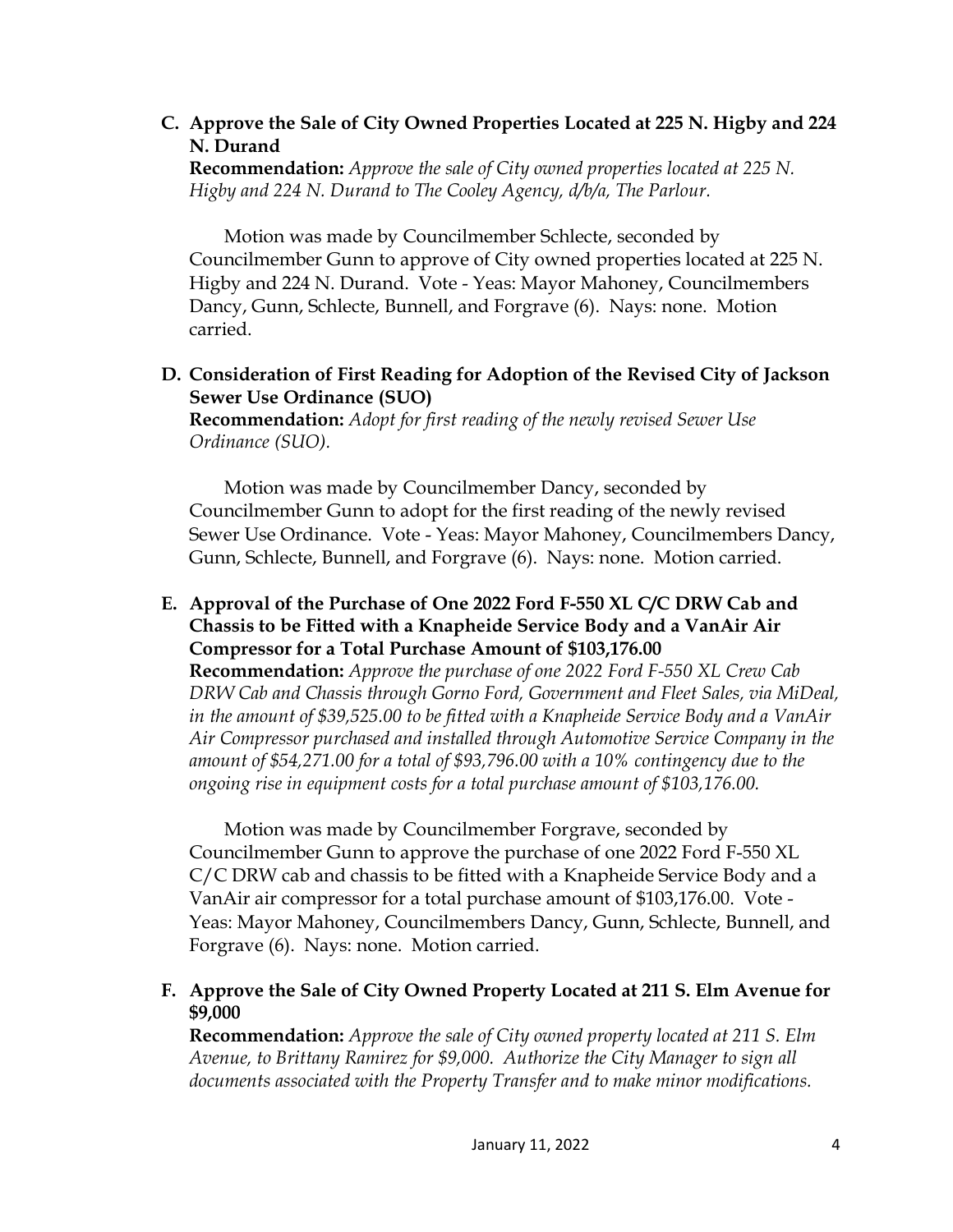Motion was made by Councilmember Schlecte, seconded by Councilmember Dancy to approve the sale of City owned property located at 211 S Elm Avenue for \$9,000. Vote - Yeas: Mayor Mahoney, Councilmembers Dancy, Gunn, Schlecte, Bunnell, and Forgrave (6). Nays: none. Motion carried.

**G. Approve the Second Amendment to the Development Agreement dated March 20, 2020 between the City of Jackson and New Generation Meds, L.L.C., authorize the City Manager to execute the Second Amendment, and authorize the City Attorney's Office to make minor changes if necessary. Recommendation:** *Approve the second amendment to the Development Agreement dated March 20, 2020 between the City of Jackson and New Generations Meds, L.L.C., authorize the City Manager to execute the amendment, and authorize the City Attorney's Office to make minor changes if necessary.* 

Motion was made by Councilmember Schlecte, seconded by Councilmember Bunnell to approve the second amendment to the development agreement dated March 20, 2020 between the City of Jackson and New Generations Meds, authorize the City Manager to execute the second amendment, and authorize the City Attorney's Office to make minor changes if necessary. Vote - Yeas: Mayor Mahoney, Councilmembers Gunn, Schlecte, Bunnell, and Forgrave (5). Nays: Councilmember Dancy (1). Motion carried.

**H. Approval of the Deficit Elimination Plan Resolution as of June 30, 2021 for the Special Assessment Capital Project Fund** 

**Recommendation:** *Approval of the Deficit Elimination Plan Resolution for the Special Assessment Capital Project Fund Deficit as of June 30, 2021.* 

Motion was made by Councilmember Dancy, seconded by Councilmember Forgrave for approval of the Deficit Elimination Plan Resolution as of June 30, 2021 for the Special Assessment Capital Project Fund. Vote - Yeas: Mayor Mahoney, Councilmembers Dancy, Gunn, Schlecte, Bunnell, and Forgrave (6). Nays: none. Motion carried.

**I. Traffic Control Order 2370- Eaton Street, Hallett Street to Dead End Recommendation:** *Approval of Traffic Control Order 2370 to install Blind Child Area sign on Eaton Street, between Hallett Street and Dead End* 

Motion was made by Councilmember Schlecte, seconded by Councilmember Bunnell to approve Traffic Control Order 2370 – Eaton Street,, Hallett Street to dead end. Vote - Yeas: Mayor Mahoney, Councilmembers Dancy, Gunn, Schlecte, Bunnell, and Forgrave (6). Nays: none. Motion carried.